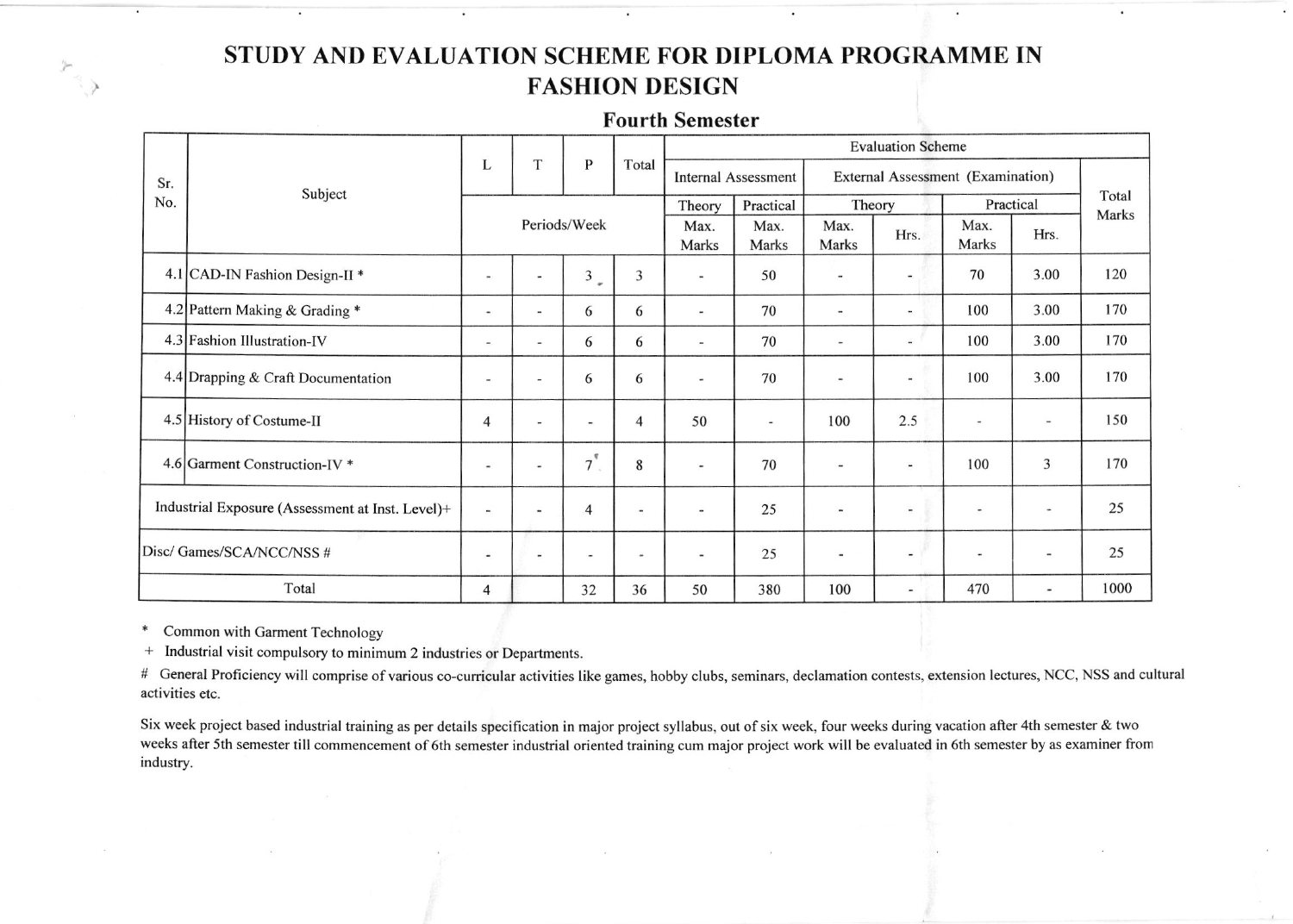## 4.I CAD IN FASHION DESIGN .II

L P T 3 Periods/week -

#### RATIONALE

The term CAD has found its way into all major disciplines that have got anything to do with designing or drafting techniques. The objective of the subject is to expose professionals and to meet the needs of the users by complementing their knowledge, skills, ability, creativity in the field of garment technology and their application in the industry. A lot of flexibility is available with the use of different software e.g. color blending, mixing, fabric construction, figure illustration, development of the motif and prints, background treatment, presentation. special effects can be simulated and printed out with absolute accuracy.

#### DETAILED CONTENTS

## PRACTICAL EXERCISES (Software: Use of Photoshop)

- 1. Study in detail the different tools of Photoshop
- 2. Editing of images
- 3. Different textures & weaves
- 4. Masking

#### RECOMMENDED BOOKS

1. Literature from the supplier of each software can be consulted

2. Adobe Photoshop - BPB Publication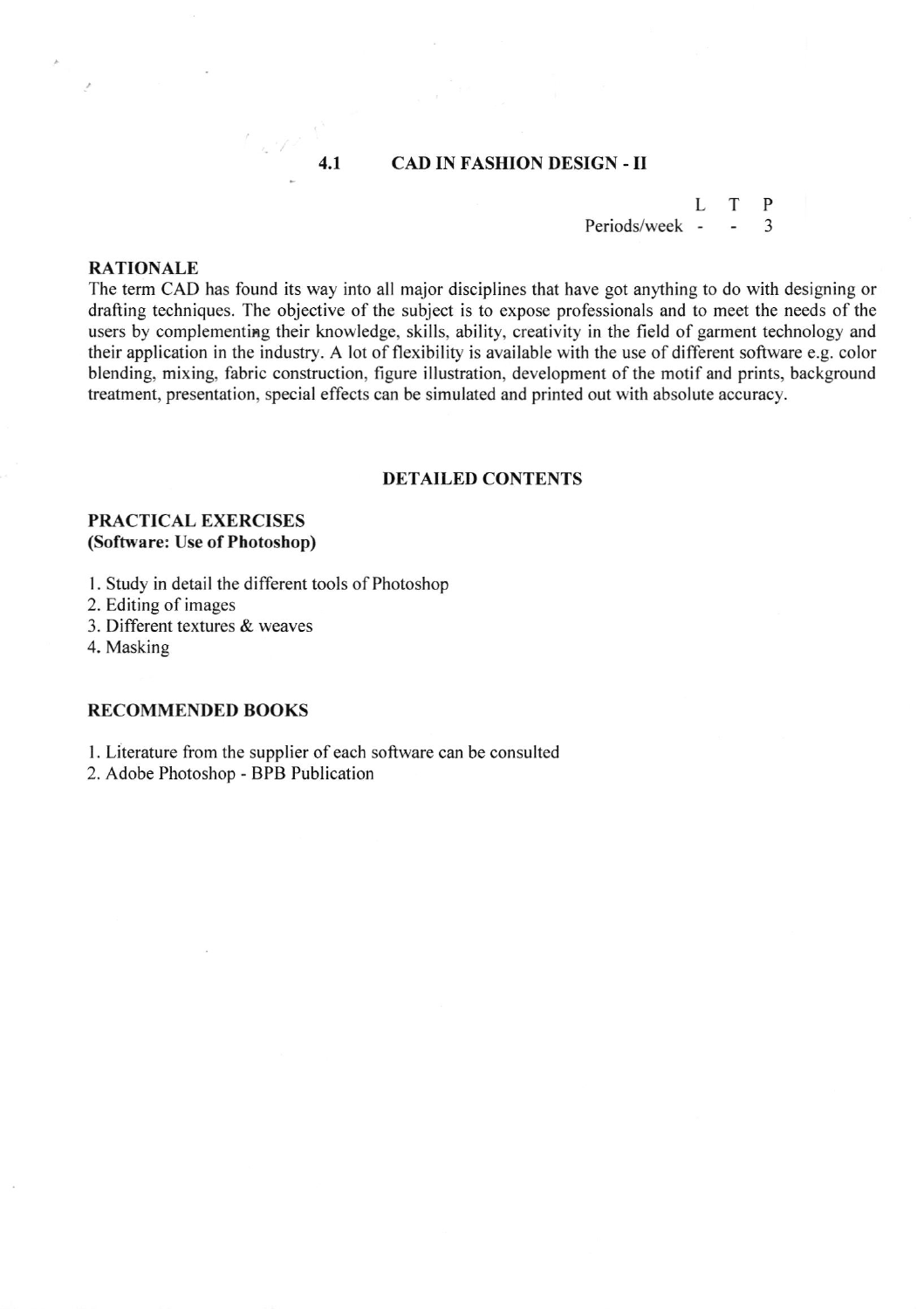# 4.2 PATTERN MAKING AND GRADING

L Periods/week T P 6

## RATIONALE

The students are supposed to perform the jobs of pattern maker when engaged in garment manufacturing. After going through this subject, students will be able to manipulate different darts and increase any pattern proportions.

#### DETAILED CONTETS

## PRACTICAL EXERCISES

- 1. Dart manipulation by:
	- l.l Slash and spread method
	- <sup>I</sup>.2 Pivot method
- 2. Dart manipulation into:
	- 2.1 Single dart series
	- 2.2 Two dart series
	- 2.3 Multiple dart series
	- 2.4 Single line-princess and empire
	- 2.5 Yokes

3. Control of fullness through

- 3.1 Pleats
- 3.2 Darts
- 3.3 Gathers
- 3.4 Tucks
- 3.5 Additional fullness

4. Developing pattems for children garments

- 4.1 Frocks
- 4.2 Rompers/jump suits
- 4.3 Skirts and tops

## 5. Introduction to:

- 5.1 Track grading
- 5.2 Nest grading
- 5.3 Grading basic bodice block and skirt block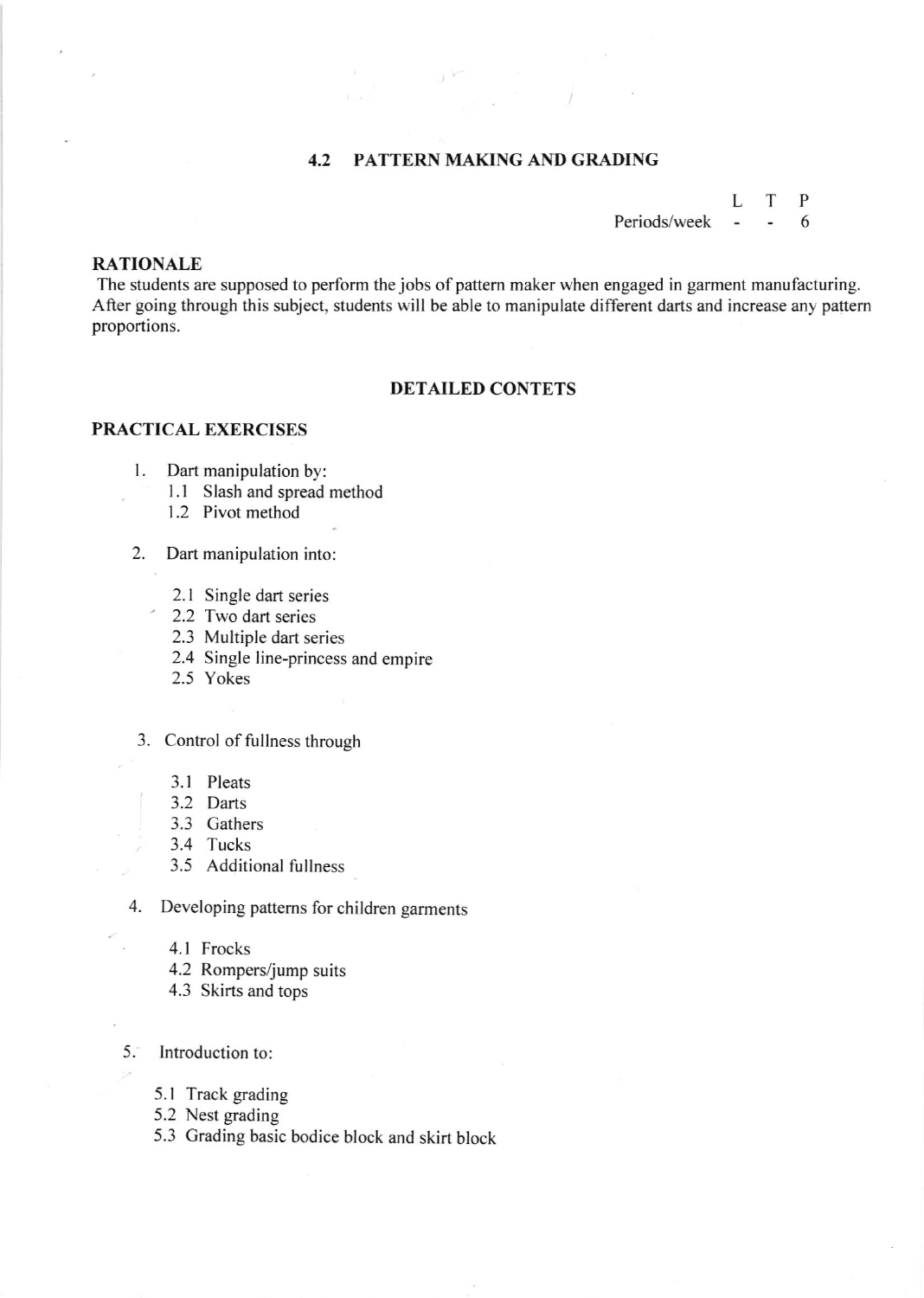# RECOMMENDED BOOKS

- l. Pattern making for Fashion Design by Helen Joseph Amstrong
- 2. The ABC' s of grading by murray sacheir
- 3. Pattern making for Fashion design by Amstrong
- 4. Basic pattern skills for Fashion Design by Bernard Zamkoft
- 5. Designing Apparel Through the flat pattem by Ernestine kopp